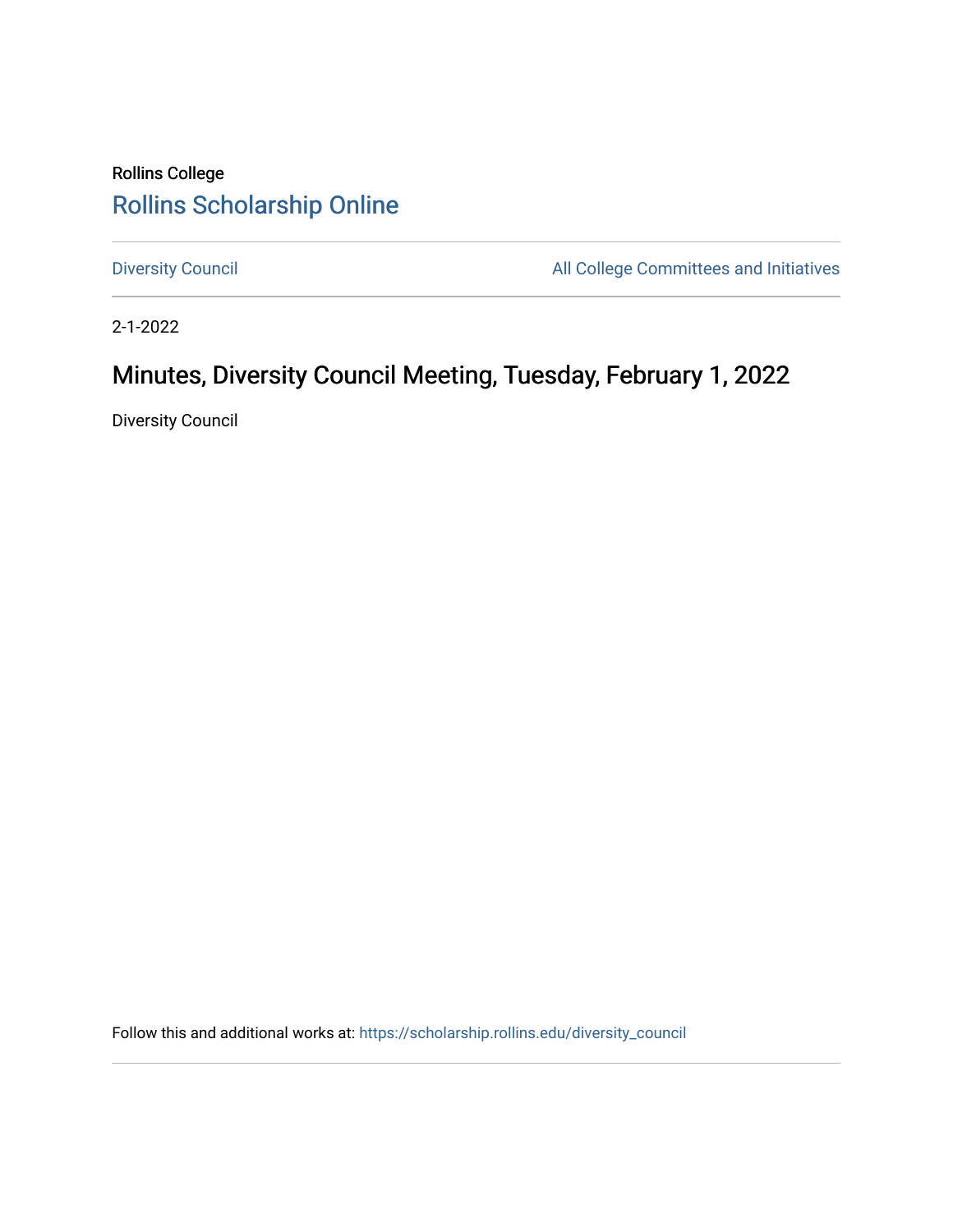#### **Diversity Council Meeting Minutes – 2/1/2022**

**In attendance:** Zeynep Teymuroglu, Sarah Laake, Jenifer Ruby, Katie Alonso, Vidhu Aggarwal, Josh Savala

#### **I. Budget and Council Management:**

**Zeynep:** I found out last week that we cannot postpone our payments – \$1,438 *(?)*– cannot pay from next years budget because no roll overs in accounts. Have meeting with Jenny. We were given extra president diversity awards because didn't know there was a cash prize with it.

Robin's project will be in June – will happen next year.

Roughly \$9000/\$8000 in annual budget. Once she meets with Jenny she will let us know.

Would another department cover that deficit? Hoping Dean or Provost's office will cover it.

**Jenifer**: Grant needs to be apprised of the situation – what happened, what we spent money on, how this occurred – did we have the money in the budget in spring 2020 to have covered those, and they just didn't get requested? And it got swept? Or….?

We believe this is most likely what happened – not the fault of those who applied, who managed it, etc..

**Jenifer**: Ultimately, we don't know who was apprised of the situation, but this is what it is, if Grant agrees he can just balance it out. Explain that all of the money went to recognizing faculty staff and students – went to one each, but previous years did just one of these. Confusion about rollover and that this issue was just handed to this new team. Best to just say this is the recollection of what happened, if you need more than that we can dig deeper.

This year no awards will be given – we just covered what happened before this year began.

Previous years voted on what to spend on but didn't discuss how to manage it

**Jenifer:** Need to do: create a SharePoint drive that everyone in council has access to, so that if we end up having to show and document, we have a single place where all the meeting minutes are. Everyone keeps them in different places – sometimes they end up on the website, sometimes not. As Budget Manager, if we don't have access to past budgets that should be fixed. There isn't a guide as a council as to how the group works, what the succession plan is...this we could do by forming a single place.

**Vidhu**: Feels like redundancy, as a group, lots of lost knowledge. It feels like we should focus on how to move forward given the limitations we have and not having a budget.

**Jenifer**: Part of the challenge has been that we don't have access to something we might need. Could at least start dumping some documents from past things into a single folder. This would need to include the structure for the group – how does a payment get made, what is the structure for those, what each position does, etc.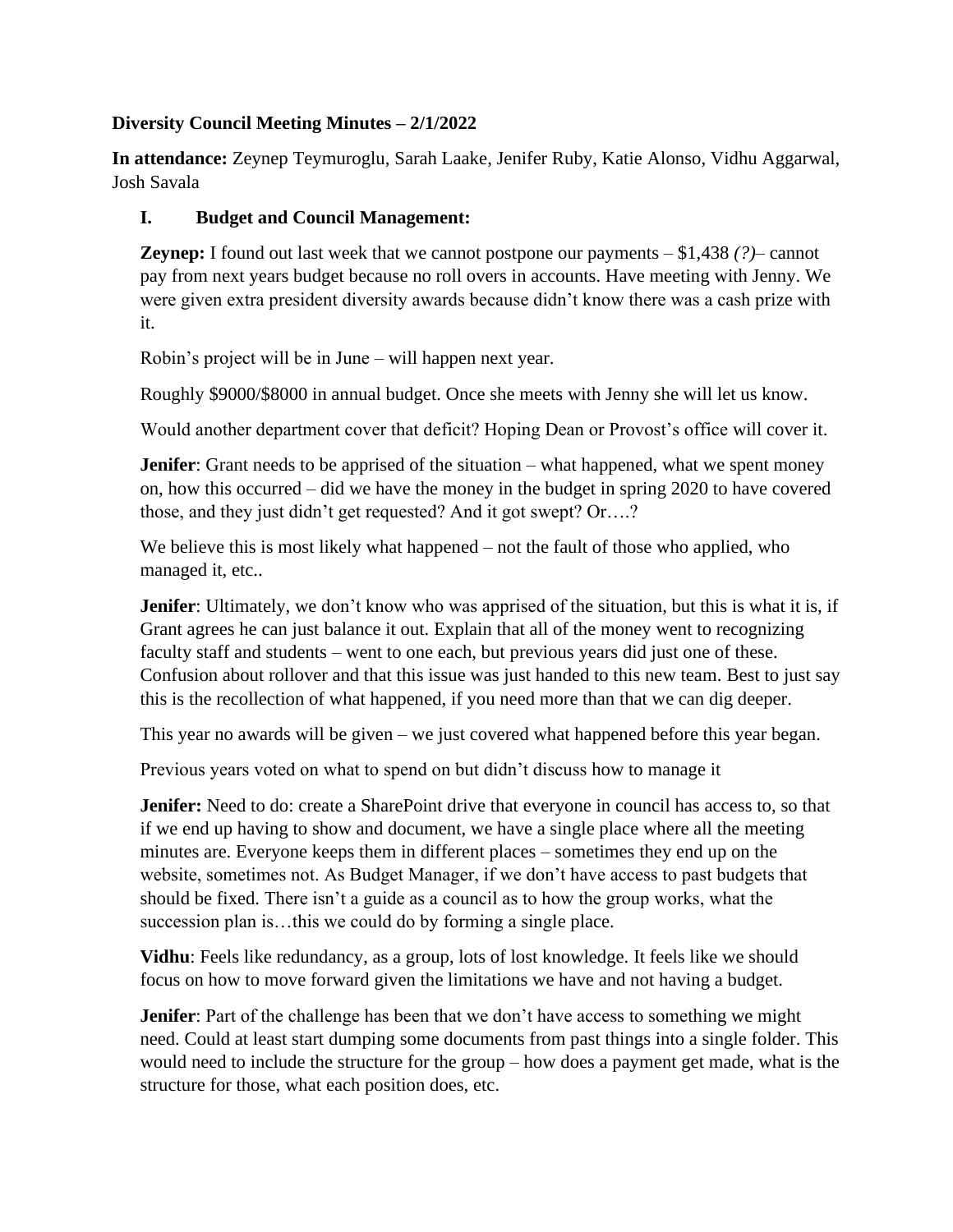**Josh:** Maybe in April/May we can truly look to see what we'll have to do for next year.

**Zeynep**: Come June we'll have \$9,000 minus 180 and 190.

**Jenifer**: I'm willing to step in as chair for the duration of the semester. Then we'll do campaigning to find someone new – this might be helpful to have one person (faculty leader) who is in for two years and has overlap with the new staff leader.

**Sarah/Jenifer**: Very possible the budget shortage came from the taxes on the awards given – Sarah recalls the taxes were somewhere between \$300-\$500 each, so with all the awards given out that would about add up to the deficit.

## **II. Grant Applications:**

**Zeynep:** Additionally, some said our grant guidelines are not clear and it doesn't explicitly say it requires student participation. They said it wasn't clear (though it may seem clear to us), but we should review the application – probably good to do just because it's been awhile.

**Jenifer**: It might also make it easier for the committee if a rubric was developed, because many people come at it from different angles.

**Zeynep**: Eric Small has a rubric – going to ask if he can share it with us.

**Sarah**: Stephanie Kincaid might also have made one – at least a list of questions that we were checking off as we go. Maybe we could ask her as well if she has anything.

Jenifer will lead the charge of pulling together documentation for history.

Grant applications will start to come in for the next year. Both Josh and Vidhu agreed to help with reviewing new applications.

## **III. Plans for Next Year (***Academic Year 2022-2023):*

What should we do next year, aside from just grant reviewing – what are our goals?

- We talked about how we should have a session in the faculty scholarship day on diversity, maybe we wanted to have our own mini conference on diversity – reached out to Jenny about that and she said it was an excellent idea.
	- o If wanted to organize this, we could plan a day for this in the fall (separate from faculty scholarship day) and have a roundtable discussion about how we can promote diversity.
	- o The idea is to have a lot of participation from many different groups student presenters, faculty, etc.
	- $\circ$  If we did something like this we'd need to team up with other folks on campus
	- o Would need to get commitment from others around campus– talking within structure with faculty – to get institutional support and encouragement – Diversity Council sponsoring this but would need to be collaboration.
		- Most likely would need some higher-level folks speaking to this (Grant or Susan)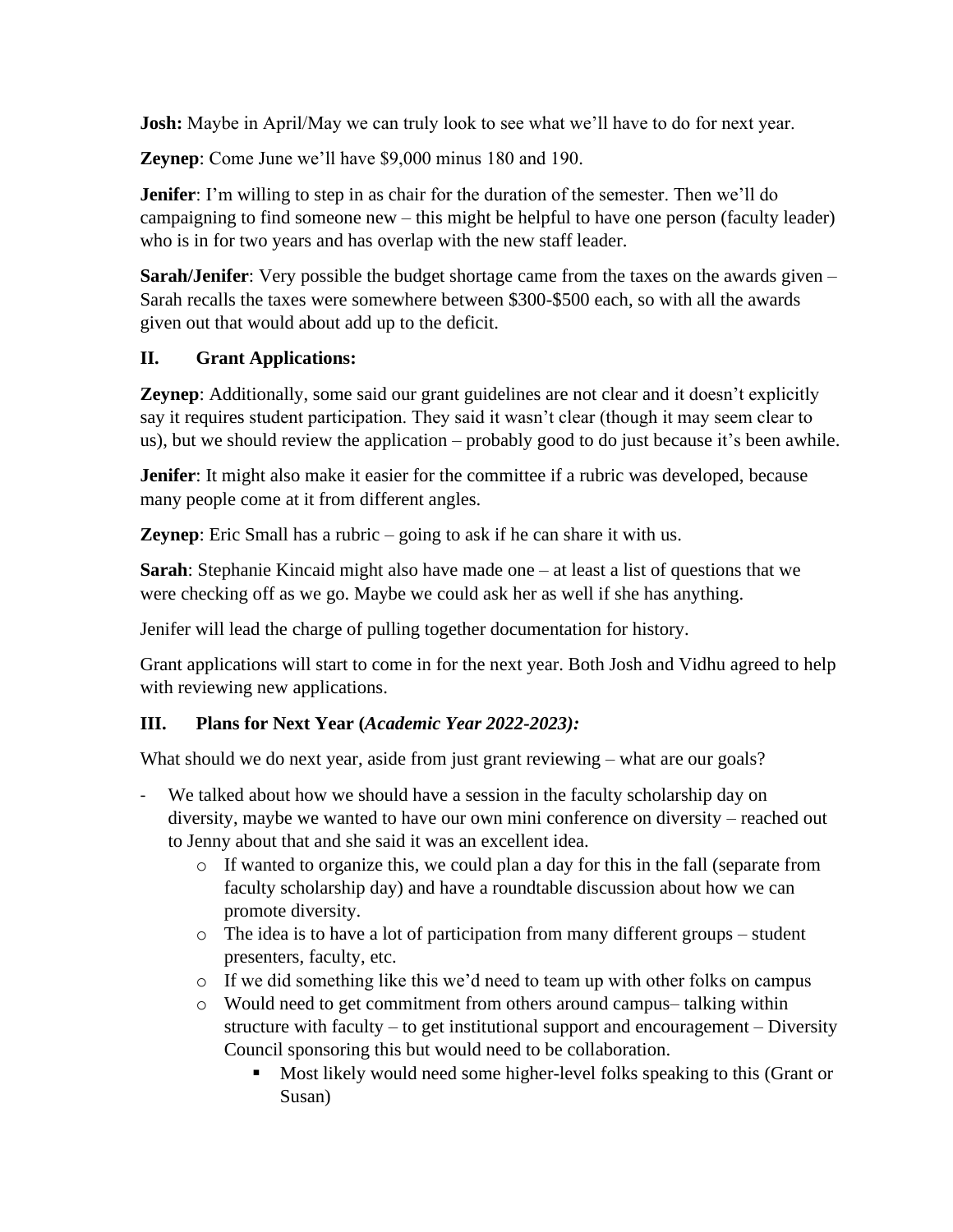- o Probably wouldn't give funds to people presenting who work here, but maybe for honorariums coming to speak on campus.
- o The grant diversity awards went up significantly, maybe we can look back to see if we scale those awards back and use those funds toward hosting people.
- o People who have received these infusion grants want them to be keynote speakers for these grants—here is an opportunity for you to present some of what you're doing
- o The Summit the theme/focus has shifted most recent was on Diversity/Immigration. Will ask to see what we did previously – worked as good community building thing on campus.
- o Day of Scholarship/whatever we call it something where there is a participatory element that people can get together ; we could advertise it this term so that as folks start doing work over the summer they can start thinking forward on the event on the fall. This might be good for summer faculty collaboration work.
- o Could have it on a Friday afternoon or something, when there are less classes, so more people could participate. Should be held at a time when students can come – staff and students should be invited – all can learn, know what others are working on. Faculty-staff-undergraduate presentations. Have that exchange, have people get excited about it.
- o **Vidhu**: One of the things that I knew with these students did a manifesto in her class, the students really liked it so they decided to do a workshop with other people on campus ot make their own manifestos of what they want to happen on campus. They were all excited and proud about it and they demonstrated that – turned out to be a cool event. Gives everyone an opportunity to feel like we're the experts on something.
- $\circ$  Jenifer: If we had something like this, might be a way to encourage people to think about what they can do for the grants, what these grants mean, all of that – one of the things that Megan was talking about is that people don't know what we do, don't know what this is, so just having a website isn't enough. So between this kind of event plus the grants it'll be a good way to contribute to the community. We do x, y,  $z$  – makes it an easy tell. Plus it makes the grants more visible.
- o There used to be presentations if they got the grant so they can share what they got the award for. Not sure if it was COVID or the budget or what – no clue why it got cut. Jenifer thinks it's mainly because there isn't recorded memory of what they do.
- Other ways to engage with community:
	- o Lucy Cross Center their input was very valuable when first started working in social justice work. Wonder if they're still active. Currently no faculty person there – there were two course releases and a stipend associated with it but that went away so it just got melded into CICI, so the person just had to do the work on top of regular role.
		- Talk to Sam Vega she is the one currently running it. They have space and opportunity – people still gather as part of Lucy Cross Center – they